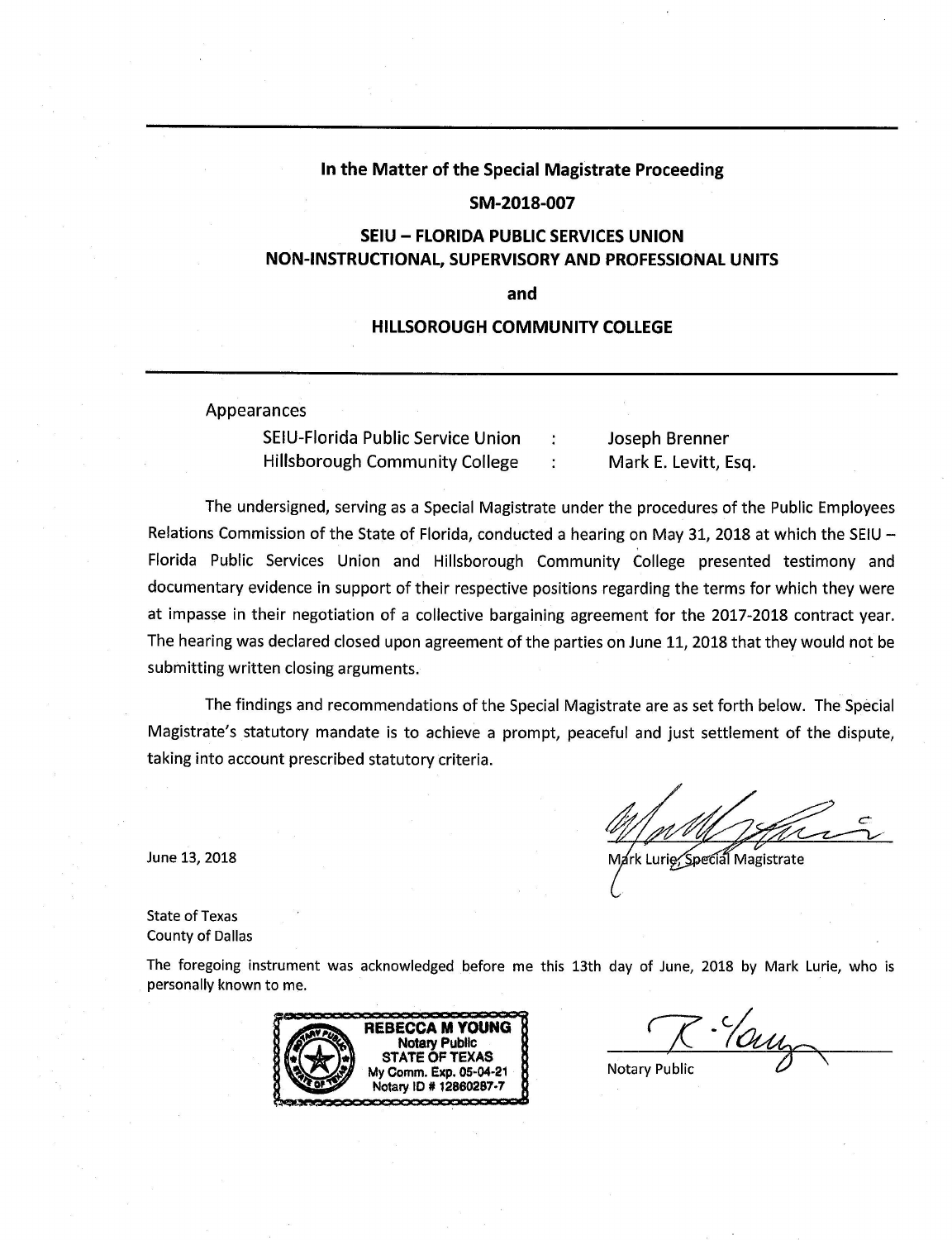# **In the Matter of the Special Magistrate Proceeding**

## **SM-2018-007**

# **SEIU – FLORIDA PUBLIC SERVICES UNION NON-INSTRUCTIONAL, SUPERVISORY AND PROFESSIONAL UNITS**

### **and**

## **HILLSOROUGH COMMUNITY COLLEGE**

# Appearances

| SEIU-Florida Public Service Union     | $\sim$ 100 $\sim$ | Joseph Brenner       |
|---------------------------------------|-------------------|----------------------|
| <b>Hillsborough Community College</b> | $\mathcal{L}$     | Mark E. Levitt, Esg. |
| Special Magistrate                    |                   | Mark Lurie           |

## PREFACE

This proceeding is conducted under the authority of Florida Statute §447.403 and §447.405. Its purpose is for the Special Magistrate to issue a recommended decision that will achieve a prompt, peaceful, and just settlement of the impasse issue(s) pertaining to the parties' collective bargaining agreements.

F.S. §447.403 Resolution of impasses states, in relevant part, the following:

(1) If, after a reasonable period of negotiation concerning the terms and conditions of employment to be incorporated in a collective bargaining agreement, a dispute exists between a public employer and a bargaining agent, an impasse shall be deemed to have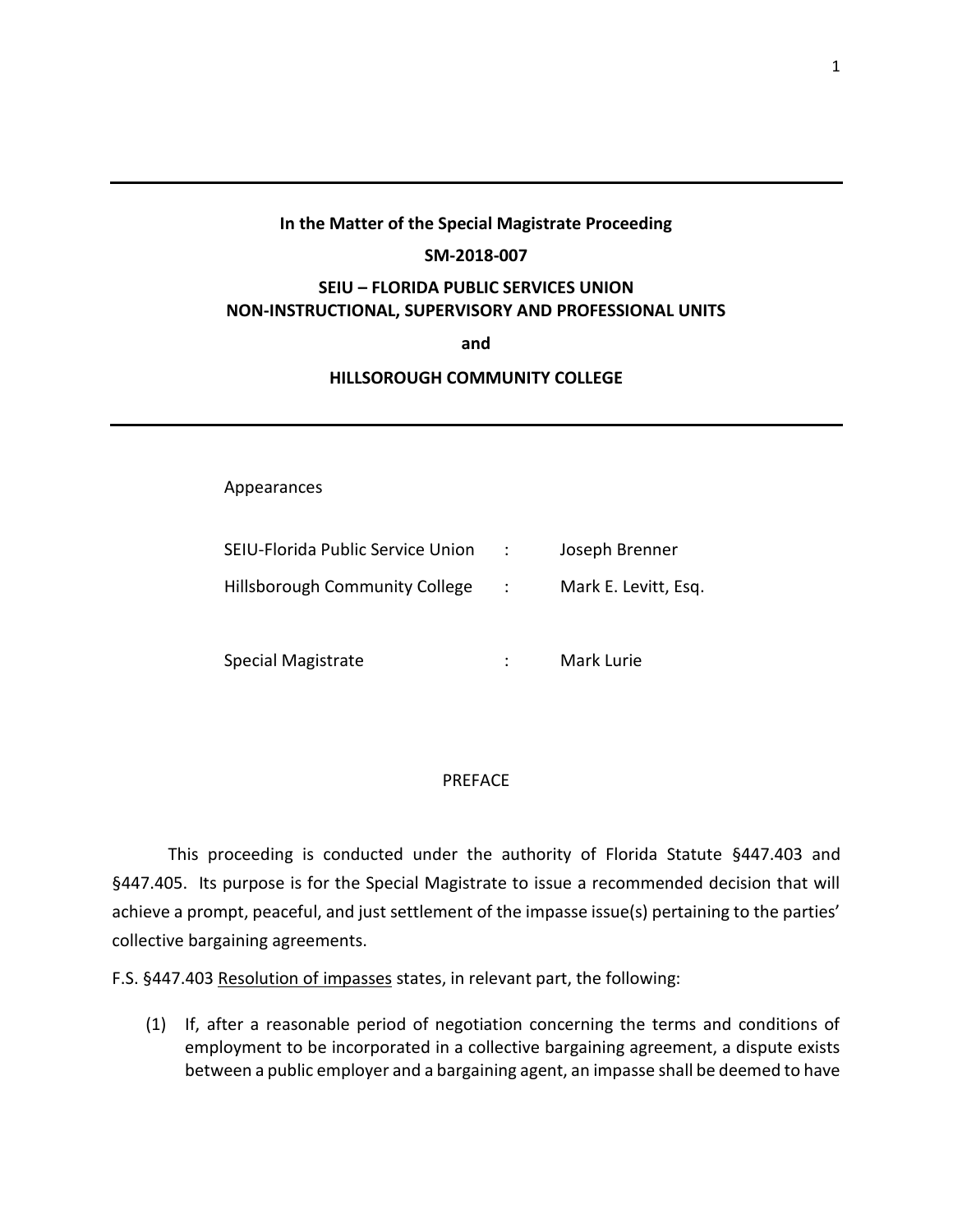occurred when one of the parties so declares in writing to the other party and to the commission…

- (2) (a) If no mediator is appointed, or upon the request of either party, the commission shall appoint, and submit all unresolved issues to, a special magistrate acceptable to both parties… If the parties are unable to agree on the appointment of a special magistrate, the commission shall appoint, in its discretion, a qualified special magistrate.
- (3) The special magistrate shall hold hearings in order to define the area or areas of dispute, to determine facts relating to the dispute, and to render a decision on any and all unresolved contract issues. The hearings shall be held at times, dates, and places to be established by the special magistrate in accordance with rules promulgated by the commission.

Under F.S. §447.405, the factors, among others, to be given weight by the special magistrate in arriving at his recommended decision are to include:

- (1) Comparison of the annual income of employment of the public employees in question with the annual income of employment maintained for the same or similar work of employees exhibiting like or similar skills under the same or similar working conditions in the local operating area involved.
- (2) Comparison of the annual income of employment of the public employees in question with the annual income of employment of public employees in similar public employee governmental bodies of comparable size within the state.
- (3) The interest and welfare of the public.
- (4) Comparison of peculiarities of employment in regard to other trades or professions, specifically with respect to (skills, qualifications, hazards) and retirement plans, sick leave and job security.
- (5) Availability of funds.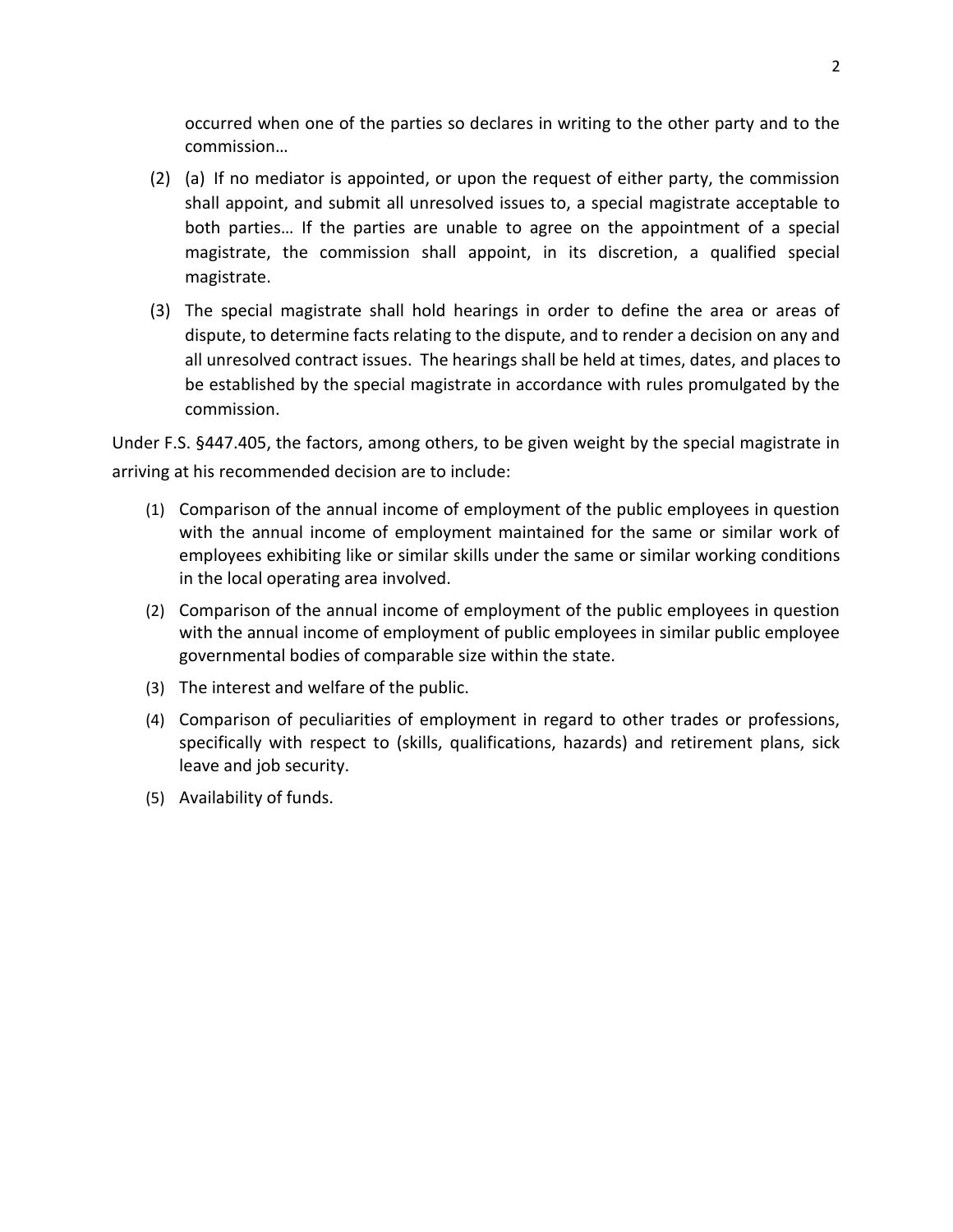## **IMPASSE PERTAINING TO PAY GRADE RESTRUCTURING**

The Union represents about 450 employees in three bargaining units, all three of which are covered by the single CBA. They will be referred to as Florida Public Services employees or, simply, "FPS employees*.*" The job classifications covered by the CBA are diverse, as the following sampling illustrates:

The Non-Instructional Bargaining Unit

Academic Advisor Cashier Clerk – Bookstore HVAC Station Operator Test Proctor

The Professional Bargaining Unit Accountant Dental Assistant Program Coordinator Learning Disability Specialist Grants Manager

The Supervisory Bargaining Unit Supervisor of Academic Records Supervisor of Campus Facilities Supervisor of the Data Processing Lab Supervisor of Textbooks

Notwithstanding the diversity of the classifications, all of the FPS employees are paid under a single salary schedule consisting of the following 8 grades, with each of the various job classifications assigned to one of those eight salary grades:<sup>1</sup>

|       | <b>TABLE A</b>        |             |             |  |  |  |
|-------|-----------------------|-------------|-------------|--|--|--|
|       | FY 2016-2017 PAY PLAN |             |             |  |  |  |
| Grade | Min<br>Mid<br>Max     |             |             |  |  |  |
| E     | \$55,477.12           | \$72,649.19 | \$89,821.25 |  |  |  |
| F     | \$45,102.37           | \$59,063.94 | \$73,025.51 |  |  |  |
| G     | \$38,971.67           | \$50,049.94 | \$61,128.20 |  |  |  |
| н     | \$33,023.06           | \$42,931.25 | \$52,839.43 |  |  |  |
|       | \$27,973.06           | \$36,376.70 | \$44,780.33 |  |  |  |
| J     | \$24,418.25           | \$31,103.53 | \$37,788.80 |  |  |  |
| к     | \$20,862.84           | \$26,581.92 | \$32,301.00 |  |  |  |
|       | \$19,416.25           | \$23,502.98 | \$27,589.71 |  |  |  |

<sup>3</sup>

<sup>1</sup> Source: Evergreen Report Exhibit A.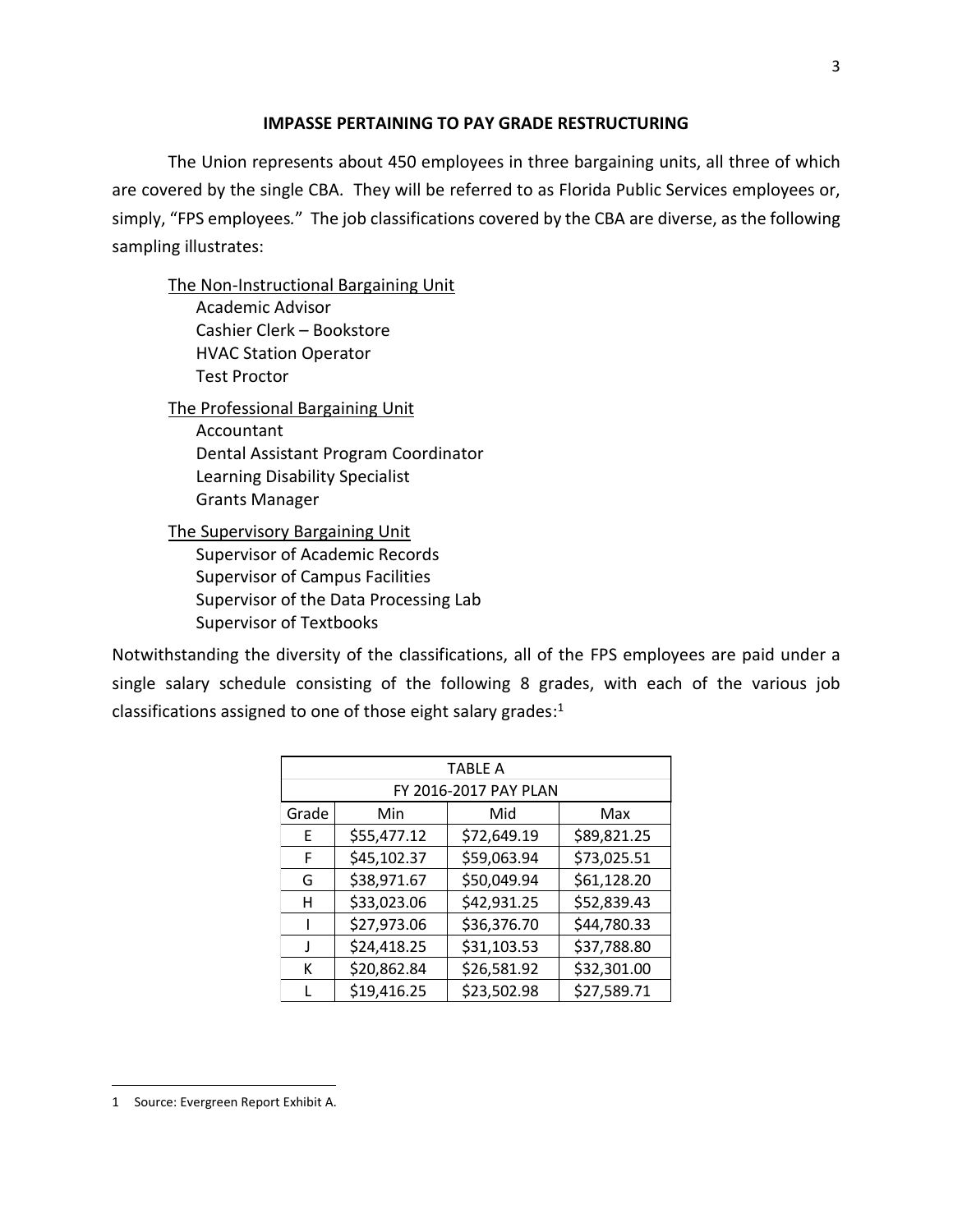Last year, the College retained an independent consulting firm, Evergreen Solutions, LLC, to study the bargaining unit's compensation structure. Evergreen selected a representative cross-section of the College's job classifications, which it compared to the averages of eighteen external peer organizations (the "Comparators"). The results showed that job classifications in the College's most highly compensated salary grade – Grade E – were higher, on average, than those of the Comparators, but that the classifications within the descending paid grades were lower:<sup>2</sup>

| <b>TABLE B</b> |                              |        |        |  |  |
|----------------|------------------------------|--------|--------|--|--|
|                | Market Differential by Grade |        |        |  |  |
| Grade          | Min                          | Mid    | Max    |  |  |
| E.             | 5%                           | 4%     | 3%     |  |  |
| F              | $-9%$                        | $-9%$  | -8%    |  |  |
| G              | $-5%$                        | $-7%$  | -8%    |  |  |
| н              | $-17%$                       | $-2%$  | $-15%$ |  |  |
|                | $-16%$                       | $-15%$ | $-14%$ |  |  |
|                | $-12%$                       | $-14%$ | $-15%$ |  |  |
| к              | $-25%$                       | $-26%$ | $-28%$ |  |  |
|                | $-13%$                       | $-18%$ | $-22%$ |  |  |

<sup>2</sup> Source: Evergreen Report Exhibit J.

Quoting the Evergreen Report,

*The College's rates within its staff pay plan lag the market considerably, and a market adjustment is necessary to the current plan. …the College is currently behind the market; however, this gap is considerably larger at the lower grades of the pay plan.*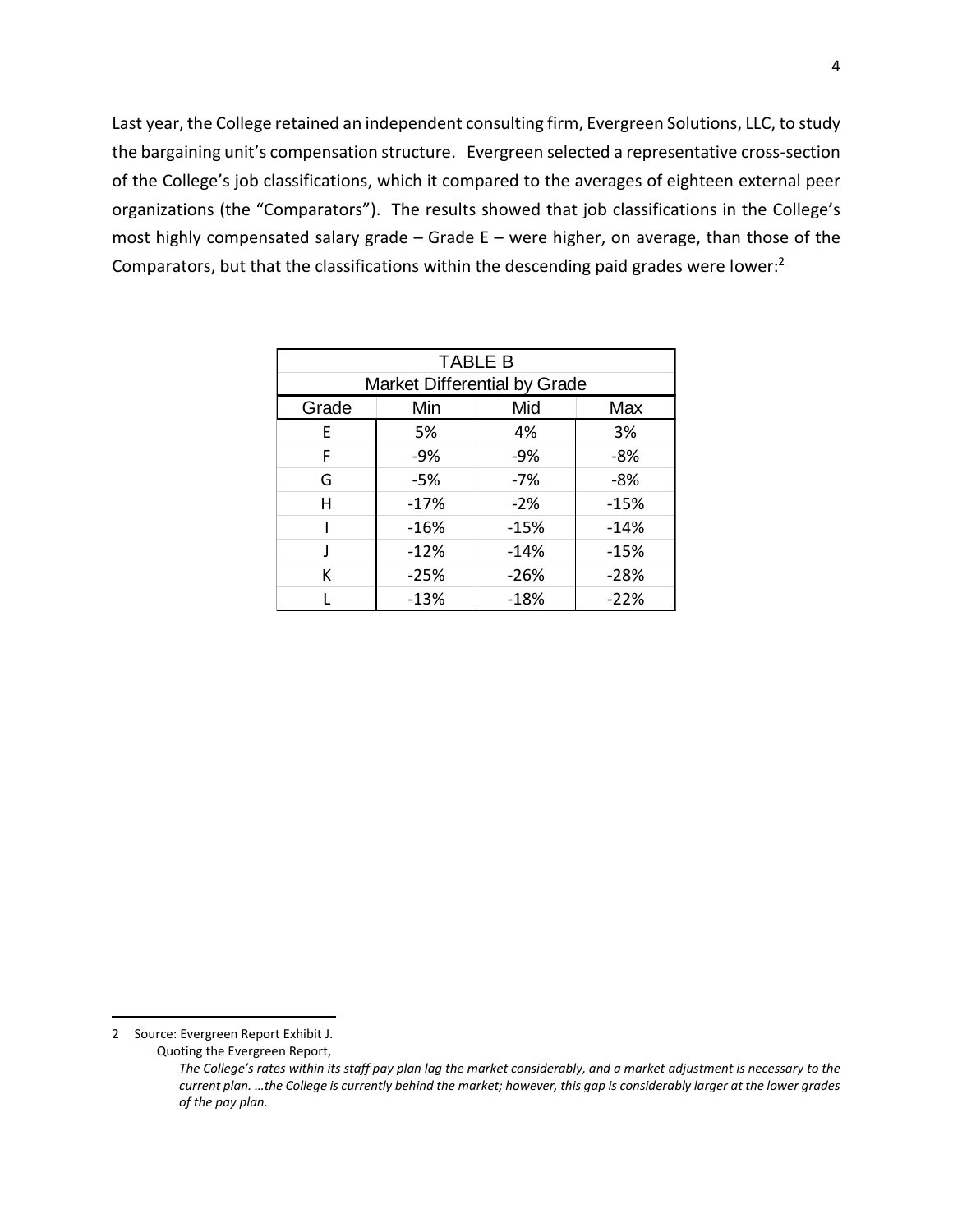The disparity between job classifications' wage scales is shown in Table C below, sorted by the percentage of disparities between the average of the entry and top level pay rates.

| TABLE C - COMPARISON OF THE COLLEGE'S WAGE SCALE TO THE AVERAGE OF EMPLOYERS IN THE EVERGREEN STUDY |             |           |             |           |              |                  |
|-----------------------------------------------------------------------------------------------------|-------------|-----------|-------------|-----------|--------------|------------------|
|                                                                                                     | Min         | College ∆ | Mid         | College A | Max          | College $\Delta$ |
| <b>Health Sciences Program Coordinator</b>                                                          | \$52,169.14 | $-33.9%$  | \$70,363.02 | $-40.6%$  | \$88,556.89  | $-44.9%$         |
| <b>Tradesworker Apprentice HVAC</b>                                                                 | \$27,799.64 | $-33.2%$  | \$37,090.08 | $-39.5%$  | \$46,380.51  | $-43.6%$         |
| <b>Accounting Specialist</b>                                                                        | \$27,106.67 | $-29.9%$  | \$36,176.07 | $-36.1%$  | \$45,245.46  | $-40.1%$         |
| <b>Public Safety Officer</b>                                                                        | \$26,798.97 | $-32.3%$  | \$34,363.57 | $-30.8%$  | \$41,928.16  | $-29.8%$         |
| <b>Business Intelligence Manager</b>                                                                | \$60,307.99 | $-33.7%$  | \$76,302.28 | $-29.2%$  | \$92,296.57  | $-26.4%$         |
| <b>Academic Advisor</b>                                                                             | \$35,154.15 | $-25.7%$  | \$46,885.36 | $-28.9%$  | \$58,616.56  | $-30.9%$         |
| <b>Learning Disability Specialist</b>                                                               | \$44,049.71 | $-33.4%$  | \$55,180.86 | $-28.5%$  | \$66,312.01  | $-25.5%$         |
| <b>Human Resources Specialist</b>                                                                   | \$27,257.18 | $-30.6%$  | \$33,934.29 | $-27.7%$  | \$40,611.39  | $-25.7%$         |
| <b>Assistant Dean, Student Services</b>                                                             | \$67,518.55 | $-21.7%$  | \$90,202.10 | $-24.2%$  | \$112,885.66 | $-25.7%$         |
| <b>Warehouse Supervisor</b>                                                                         | \$28,668.68 | $-17.4%$  | \$38,252.54 | $-23.0%$  | \$47,836.39  | $-26.6%$         |
| <b>Administrative Clerk</b>                                                                         | \$22,231.77 | $-14.5%$  | \$28,665.13 | $-22.0%$  | \$35,098.48  | $-27.2%$         |
| <b>Records Specialist</b>                                                                           | \$25,597.97 | $-22.7%$  | \$32,441.59 | $-22.0%$  | \$39,285.21  | $-21.6%$         |
| <b>Audio Visual Technician</b>                                                                      | \$29,263.42 | $-19.8%$  | \$37,619.55 | $-20.9%$  | \$45,975.69  | $-21.7%$         |
| <b>Cashier Clerk/Finance</b>                                                                        | \$22,551.67 | $-16.1%$  | \$28,342.49 | $-20.6%$  | \$34,133.30  | $-23.7%$         |
| <b>Research Analyst</b>                                                                             | \$39,572.12 | $-19.8%$  | \$51,769.49 | $-20.6%$  | \$63,966.87  | $-21.1%$         |
| Lab Supervisor                                                                                      | \$40,065.71 | $-21.3%$  | \$51,545.72 | $-20.1%$  | \$63,025.73  | $-19.3%$         |
| Network Engineer                                                                                    | \$53,781.77 | 3.1%      | \$86,082.26 | $-18.5%$  | \$118,382.75 | $-31.8%$         |
| <b>Maintenance Worker</b>                                                                           | \$23,938.37 | $-14.7%$  | \$31,276.40 | $-17.7%$  | \$38,614.42  | $-19.5%$         |
| <b>Financial Services Manager</b>                                                                   | \$53,170.55 | $-17.9%$  | \$69,497.72 | $-17.7%$  | \$85,824.90  | $-17.5%$         |
| <b>Senior Staff Assistant</b>                                                                       | \$27,748.83 | $-13.6%$  | \$36,024.73 | $-15.8%$  | \$44,300.64  | $-17.2%$         |
| <b>Executive Staff Assistant</b>                                                                    | \$32,939.27 | $-17.8%$  | \$41,840.23 | $-15.0%$  | \$50,741.19  | $-13.3%$         |
| <b>Public Relations Specialist</b>                                                                  | \$33,468.25 | $-19.6%$  | \$41,841.14 | $-15.0%$  | \$50,214.03  | $-12.1%$         |
| <b>Curriculum Coordinator</b>                                                                       | \$45,466.46 | $-16.7%$  | \$57,456.30 | $-14.8%$  | \$69,446.14  | $-13.6%$         |
| Program Analyst                                                                                     | \$39,056.02 | $-18.3%$  | \$49,156.65 | $-14.5%$  | \$59,257.28  | $-12.1%$         |
| Server Sterns Manager                                                                               | \$50,952.86 | $-13.0%$  | \$66,864.52 | $-13.2%$  | \$82,776.17  | $-13.4%$         |
| <b>Campus Facilities Worker</b>                                                                     | \$21,302.91 | $-9.7%$   | \$26,490.31 | $-12.7%$  | \$31,677.70  | $-14.8%$         |
| <b>Testing Assistant</b>                                                                            | \$31,418.23 | $-12.3%$  | \$40,761.23 | $-12.1%$  | \$50,104.23  | $-11.9%$         |
| <b>Staff Assistant</b>                                                                              | \$22,971.39 | $-10.1%$  | \$29,637.31 | $-11.5%$  | \$36,303.23  | $-12.4%$         |
| <b>Applications Programmer/Analyst</b>                                                              | \$48,582.10 | $-7.7%$   | \$65,821.77 | $-11.4%$  | \$83,061.44  | $-13.7%$         |
| Accountant                                                                                          | \$36,321.06 | $-10.0%$  | \$47,563.60 | $-10.8%$  | \$58,806.14  | $-11.3%$         |
| Tradesworker                                                                                        | \$26,300.08 | $-7.7%$   | \$34,117.57 | $-9.7%$   | \$41,935.07  | $-11.0%$         |
| <b>Financial Aid Technician</b>                                                                     | \$26,459.85 | $-8.4%$   | \$34,026.44 | $-9.4%$   | \$41,593.03  | $-10.1%$         |
| <b>Student Services Manager</b>                                                                     | \$50,905.09 | $-12.9%$  | \$64,591.86 | $-9.4%$   | \$78,278.64  | $-7.2%$          |
| <b>Information Security Analyst</b>                                                                 | \$50,670.43 | $-12.3%$  | \$64,381.50 | $-9.0%$   | \$78,092.57  | $-6.9%$          |
| <b>Grant Specialist</b>                                                                             | \$35,467.85 | $-7.4%$   | \$46,560.71 | $-8.5%$   | \$57,653.58  | $-9.1%$          |
| <b>Public Safety Dispatcher</b>                                                                     | \$27,085.94 | $-10.9%$  | \$33,707.68 | $-8.4%$   | \$40,329.43  | $-6.7%$          |
| <b>Grants Manager</b>                                                                               | \$49,169.66 | $-9.0%$   | \$63,977.76 | $-8.3%$   | \$78,785.85  | $-7.9%$          |
| Learning Resources Technician / Library                                                             | \$25,683.99 | $-5.2%$   | \$33,400.11 | $-7.4%$   | \$41,116.22  | $-8.8%$          |
| <b>Construction Manager</b>                                                                         | \$49,033.92 | $-8.7%$   | \$63,285.68 | $-7.1%$   | \$77,537.45  | $-6.2%$          |
| Information Technology Technician                                                                   | \$35,682.13 | $-8.1%$   | \$45,845.19 | $-6.8%$   | \$56,008.24  | $-6.0%$          |
| Web Developer/Analyst                                                                               | \$47,305.29 | $-4.9%$   | \$61,332.78 | $-3.8%$   | \$75,360.28  | $-3.2%$          |
| <b>Facilities Manager</b>                                                                           | \$47,410.88 | $-5.1%$   | \$61,006.18 | $-3.3%$   | \$74,601.48  | $-2.2%$          |
| Lab Assistant                                                                                       | \$29,274.37 | $-4.7%$   | \$37,298.29 | $-2.5%$   | \$45,322.20  | $-1.2%$          |
| Project Manager                                                                                     | \$43,844.16 | 2.8%      | \$60,098.46 | $-1.8%$   | \$76,352.76  | $-4.6%$          |
| Chief of Public Safety                                                                              | \$54,839.28 | 1.1%      | \$73,803.95 | $-1.6%$   | \$92,768.62  | $-3.3%$          |
| Human Resources Analyst                                                                             | \$38,290.18 | 1.7%      | \$50,722.14 | $-1.3%$   | \$63,154.09  | $-3.3%$          |
| <b>Instructional Designer</b>                                                                       | \$44,766.50 | 0.7%      | \$59,213.99 | $-0.3%$   | \$73,661.48  | $-0.9%$          |
| Payroll Manager                                                                                     | \$44,301.23 | 1.8%      | \$57,417.62 | 2.8%      | \$70,534.01  | 3.4%             |
| Server Systems Engineer                                                                             | \$54,146.89 | 2.4%      | \$70,411.83 | 3.1%      | \$86,676.78  | 3.5%             |
| <b>Executive Assistant</b>                                                                          | \$37,041.97 | 5.0%      | \$48,381.71 | 3.3%      | \$59,721.45  | 2.3%             |
| Institutional Research Officer                                                                      | \$55,251.79 | 0.4%      | \$70,083.88 | 3.5%      | \$84,915.97  | 5.5%             |
| <b>Student Activity Coordinator</b>                                                                 | \$36,238.38 | 7.0%      | \$47,006.57 | 6.1%      | \$57,774.77  | 5.5%             |
| <b>Purchasing Officer</b>                                                                           | \$52,646.33 | 5.1%      | \$66,997.67 | 7.8%      | \$81,349.02  | 9.4%             |
| Buyer                                                                                               | \$36,035.84 | 7.5%      | \$46,018.48 | 8.1%      | \$56,001.11  | 8.4%             |
| Veteran Student Affairs Officer                                                                     | \$48,826.60 | 12.0%     | \$63,932.87 | 12.0%     | \$79,039.15  | 12.0%            |
| <b>Business Information Analyst</b>                                                                 | \$42,679.53 | 23.1%     | \$55,074.11 | 24.2%     | \$67,468.69  | 24.9%            |
| <b>Academic Records Officer</b>                                                                     | \$42,538.23 | 23.3%     | \$53,230.60 | 26.7%     | \$63,922.97  | 28.8%            |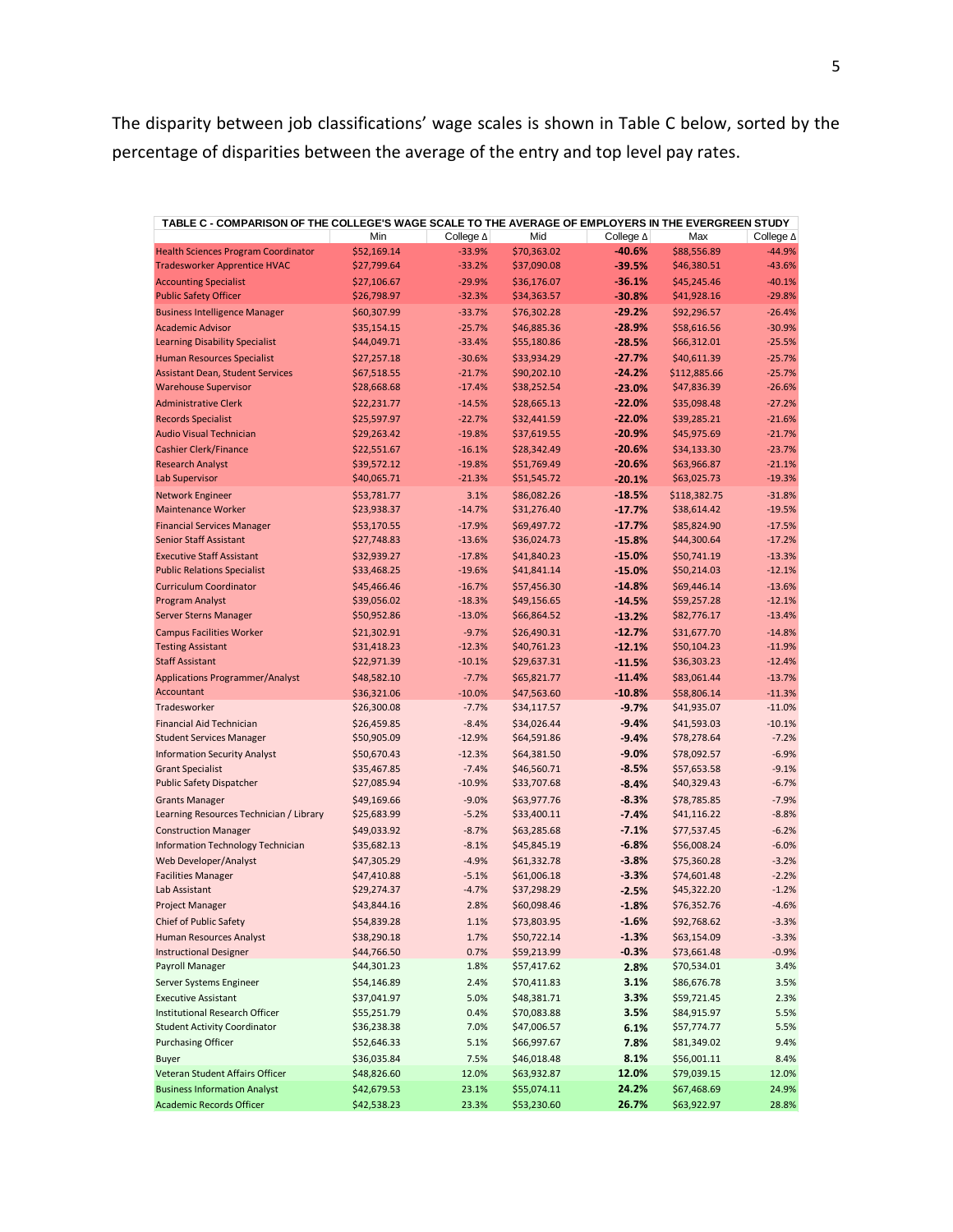The disparity between job classifications' wage scales is shown in Table D below, sorted by the dollar amount disparities between the average of the entry and top level pay rates.

| TABLE D - COMPARISON OF THE COLLEGE'S WAGE SCALE TO THE AVERAGE OF EMPLOYERS IN THE EVERGREEN STUDY |             |           |             |           |              |                   |
|-----------------------------------------------------------------------------------------------------|-------------|-----------|-------------|-----------|--------------|-------------------|
|                                                                                                     | Min         | College ∆ | Mid         | College ∆ | Max          | College ∆         |
| <b>Campus Facilities Worker</b>                                                                     | \$21,302.91 | $-9.7%$   | \$26,490.31 | $-12.7%$  | \$31,677.70  | $-14.8%$          |
| <b>Cashier Clerk/Finance</b>                                                                        | \$22,551.67 | $-16.1%$  | \$28,342.49 | $-20.6%$  | \$34,133.30  | $-23.7%$          |
| <b>Administrative Clerk</b>                                                                         | \$22,231.77 | $-14.5%$  | \$28,665.13 | $-22.0%$  | \$35,098.48  | $-27.2%$          |
| <b>Staff Assistant</b>                                                                              | \$22,971.39 | $-10.1%$  | \$29,637.31 | $-11.5%$  | \$36,303.23  | $-12.4%$          |
| <b>Maintenance Worker</b>                                                                           | \$23,938.37 | $-14.7%$  | \$31,276.40 | $-17.7%$  | \$38,614.42  | $-19.5%$          |
| <b>Records Specialist</b>                                                                           | \$25,597.97 | $-22.7%$  | \$32,441.59 | $-22.0%$  | \$39,285.21  | $-21.6%$          |
| Learning Resources Technician / Library                                                             | \$25,683.99 | $-5.2%$   | \$33,400.11 | $-7.4%$   | \$41,116.22  | $-8.8%$           |
| <b>Public Safety Dispatcher</b>                                                                     | \$27,085.94 | $-10.9%$  | \$33,707.68 | $-8.4%$   | \$40,329.43  | $-6.7%$           |
| <b>Human Resources Specialist</b>                                                                   | \$27,257.18 | $-30.6%$  | \$33,934.29 | $-27.7%$  | \$40,611.39  | $-25.7%$          |
| Financial Aid Technician                                                                            | \$26,459.85 | $-8.4%$   | \$34,026.44 | $-9.4%$   | \$41,593.03  | $-10.1%$          |
| Tradesworker                                                                                        | \$26,300.08 | $-7.7%$   | \$34,117.57 | $-9.7%$   | \$41,935.07  | $-11.0%$          |
| <b>Public Safety Officer</b>                                                                        | \$26,798.97 | $-32.3%$  | \$34,363.57 | $-30.8%$  | \$41,928.16  | $-29.8%$          |
| <b>Senior Staff Assistant</b>                                                                       | \$27,748.83 | $-13.6%$  | \$36,024.73 | $-15.8%$  | \$44,300.64  | $-17.2%$          |
|                                                                                                     |             |           |             |           |              |                   |
| <b>Accounting Specialist</b>                                                                        | \$27,106.67 | $-29.9%$  | \$36,176.07 | $-36.1%$  | \$45,245.46  | $-40.1%$          |
| <b>Tradesworker Apprentice HVAC</b>                                                                 | \$27,799.64 | $-33.2%$  | \$37,090.08 | $-39.5%$  | \$46,380.51  | $-43.6%$          |
| Lab Assistant                                                                                       | \$29,274.37 | $-4.7%$   | \$37,298.29 | $-2.5%$   | \$45,322.20  | $-1.2%$           |
| <b>Audio Visual Technician</b>                                                                      | \$29,263.42 | $-19.8%$  | \$37,619.55 | $-20.9%$  | \$45,975.69  | $-21.7%$          |
| <b>Warehouse Supervisor</b>                                                                         | \$28,668.68 | $-17.4%$  | \$38,252.54 | $-23.0%$  | \$47,836.39  | $-26.6%$          |
| <b>Testing Assistant</b>                                                                            | \$31,418.23 | $-12.3%$  | \$40,761.23 | $-12.1%$  | \$50,104.23  | $-11.9%$          |
| <b>Executive Staff Assistant</b>                                                                    | \$32,939.27 | $-17.8%$  | \$41,840.23 | $-15.0%$  | \$50,741.19  | $-13.3%$          |
| <b>Public Relations Specialist</b>                                                                  | \$33,468.25 | $-19.6%$  | \$41,841.14 | $-15.0%$  | \$50,214.03  | $-12.1%$          |
| Information Technology Technician                                                                   | \$35,682.13 | $-8.1%$   | \$45,845.19 | $-6.8%$   | \$56,008.24  | $-6.0%$           |
| <b>Buyer</b>                                                                                        | \$36,035.84 | 7.5%      | \$46,018.48 | 8.1%      | \$56,001.11  | 8.4%              |
| <b>Grant Specialist</b>                                                                             | \$35,467.85 | $-7.4%$   | \$46,560.71 | $-8.5%$   | \$57,653.58  | $-9.1%$           |
| <b>Academic Advisor</b>                                                                             | \$35,154.15 | $-25.7%$  | \$46,885.36 | $-28.9%$  | \$58,616.56  | $-30.9%$          |
| <b>Student Activity Coordinator</b>                                                                 | \$36,238.38 | 7.0%      | \$47,006.57 | 6.1%      | \$57,774.77  | 5.5%              |
| Accountant                                                                                          | \$36,321.06 | $-10.0%$  | \$47,563.60 | $-10.8%$  | \$58,806.14  | $-11.3%$          |
| <b>Executive Assistant</b>                                                                          | \$37,041.97 | 5.0%      | \$48,381.71 | 3.3%      | \$59,721.45  | 2.3%              |
| Program Analyst                                                                                     | \$39,056.02 | $-18.3%$  | \$49,156.65 | $-14.5%$  | \$59,257.28  | $-12.1%$          |
| Human Resources Analyst                                                                             | \$38,290.18 | 1.7%      | \$50,722.14 | $-1.3%$   | \$63,154.09  | $-3.3%$           |
| Lab Supervisor                                                                                      | \$40,065.71 | $-21.3%$  | \$51,545.72 | $-20.1%$  | \$63,025.73  | $-19.3%$          |
| <b>Research Analyst</b>                                                                             | \$39,572.12 | $-19.8%$  | \$51,769.49 | $-20.6%$  | \$63,966.87  | $-21.1%$          |
| <b>Academic Records Officer</b>                                                                     | \$42,538.23 | 23.3%     | \$53,230.60 | 26.7%     | \$63,922.97  | 28.8%             |
|                                                                                                     |             |           | \$55,074.11 |           |              |                   |
| <b>Business Information Analyst</b>                                                                 | \$42,679.53 | 23.1%     |             | 24.2%     | \$67,468.69  | 24.9%<br>$-25.5%$ |
| <b>Learning Disability Specialist</b>                                                               | \$44,049.71 | $-33.4%$  | \$55,180.86 | $-28.5%$  | \$66,312.01  |                   |
| Payroll Manager                                                                                     | \$44,301.23 | 1.8%      | \$57,417.62 | 2.8%      | \$70,534.01  | 3.4%              |
| <b>Curriculum Coordinator</b>                                                                       | \$45,466.46 | $-16.7%$  | \$57,456.30 | $-14.8%$  | \$69,446.14  | $-13.6%$          |
| <b>Instructional Designer</b>                                                                       | \$44,766.50 | 0.7%      | \$59,213.99 | $-0.3%$   | \$73,661.48  | $-0.9%$           |
| Project Manager                                                                                     | \$43,844.16 | 2.8%      | \$60,098.46 | $-1.8%$   | \$76,352.76  | $-4.6%$           |
| <b>Facilities Manager</b>                                                                           | \$47,410.88 | $-5.1%$   | \$61,006.18 | $-3.3%$   | \$74,601.48  | $-2.2%$           |
| Web Developer/Analyst                                                                               | \$47,305.29 | $-4.9%$   | \$61,332.78 | $-3.8%$   | \$75,360.28  | $-3.2%$           |
| <b>Construction Manager</b>                                                                         | \$49,033.92 | $-8.7%$   | \$63,285.68 | $-7.1%$   | \$77,537.45  | $-6.2%$           |
| Veteran Student Affairs Officer                                                                     | \$48,826.60 | 12.0%     | \$63,932.87 | 12.0%     | \$79,039.15  | 12.0%             |
| <b>Grants Manager</b>                                                                               | \$49,169.66 | $-9.0%$   | \$63,977.76 | $-8.3%$   | \$78,785.85  | $-7.9%$           |
| <b>Information Security Analyst</b>                                                                 | \$50,670.43 | $-12.3%$  | \$64,381.50 | $-9.0%$   | \$78,092.57  | $-6.9%$           |
| <b>Student Services Manager</b>                                                                     | \$50,905.09 | $-12.9%$  | \$64,591.86 | $-9.4%$   | \$78,278.64  | $-7.2%$           |
| <b>Applications Programmer/Analyst</b>                                                              | \$48,582.10 | $-7.7%$   | \$65,821.77 | $-11.4%$  | \$83,061.44  | $-13.7%$          |
| Server Sterns Manager                                                                               | \$50,952.86 | $-13.0%$  | \$66,864.52 | $-13.2%$  | \$82,776.17  | $-13.4%$          |
| <b>Purchasing Officer</b>                                                                           | \$52,646.33 | 5.1%      | \$66,997.67 | 7.8%      | \$81,349.02  | 9.4%              |
| <b>Financial Services Manager</b>                                                                   | \$53,170.55 | $-17.9%$  | \$69,497.72 | $-17.7%$  | \$85,824.90  | $-17.5%$          |
| Institutional Research Officer                                                                      | \$55,251.79 | 0.4%      | \$70,083.88 | 3.5%      | \$84,915.97  | 5.5%              |
| <b>Health Sciences Program Coordinator</b>                                                          | \$52,169.14 | $-33.9%$  | \$70,363.02 | $-40.6%$  | \$88,556.89  | $-44.9%$          |
|                                                                                                     |             |           |             |           | \$86,676.78  |                   |
| Server Systems Engineer                                                                             | \$54,146.89 | 2.4%      | \$70,411.83 | 3.1%      |              | 3.5%              |
| Chief of Public Safety                                                                              | \$54,839.28 | 1.1%      | \$73,803.95 | $-1.6%$   | \$92,768.62  | $-3.3%$           |
| <b>Business Intelligence Manager</b>                                                                | \$60,307.99 | $-33.7%$  | \$76,302.28 | $-29.2%$  | \$92,296.57  | $-26.4%$          |
| <b>Network Engineer</b>                                                                             | \$53,781.77 | 3.1%      | \$86,082.26 | $-18.5%$  | \$118,382.75 | $-31.8%$          |
| <b>Assistant Dean, Student Services</b>                                                             | \$67,518.55 | $-21.7%$  | \$90,202.10 | $-24.2%$  | \$112,885.66 | $-25.7%$          |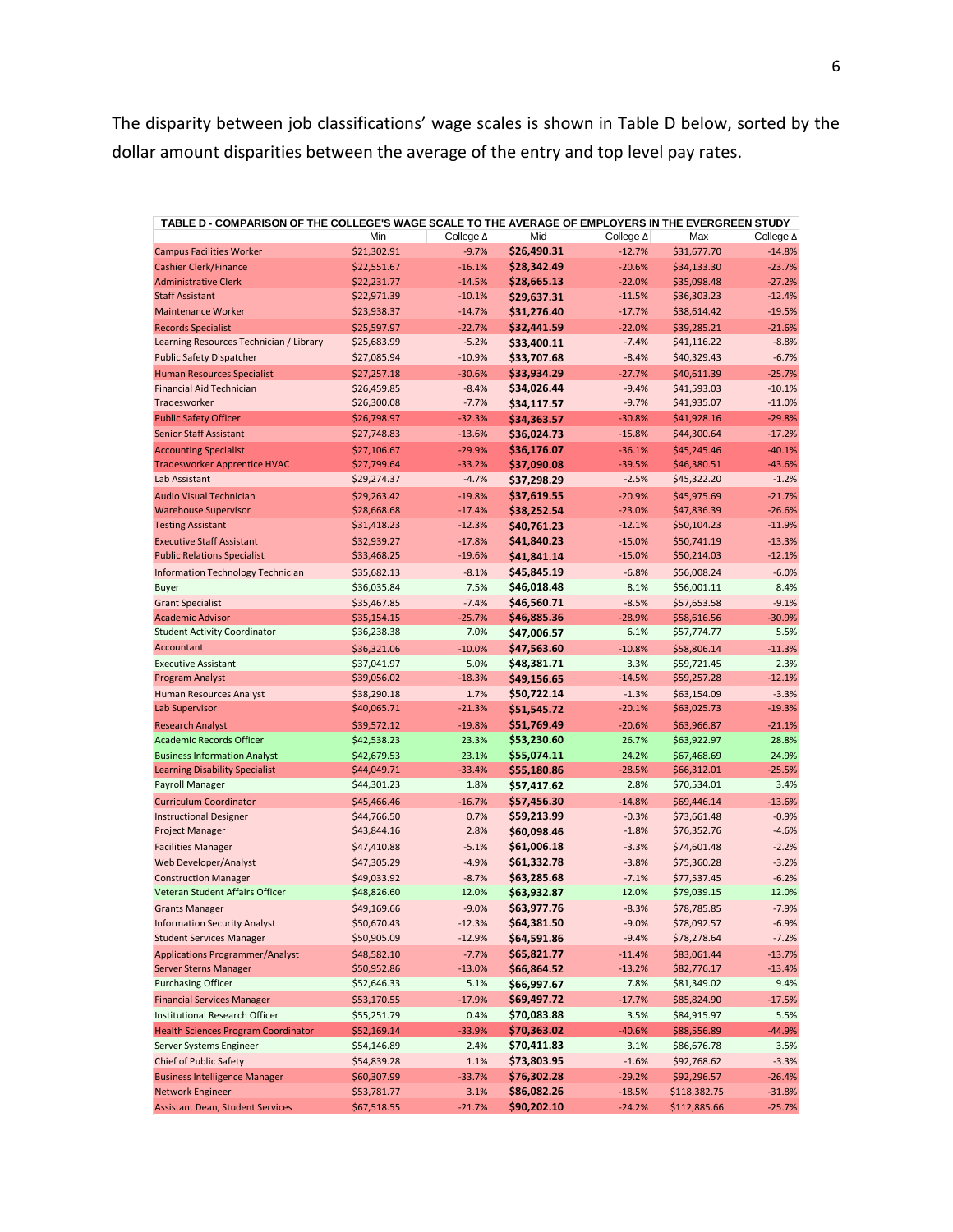To bring the bargaining unit to comparability, Evergreen proposed, *inter alia*, to

- reclassify some positions
- increase the eight-grade schedule to one with twelve grades, and
- change the salary range for each grade so that the classifications associated with them will more closely comport with the ranges of the Comparator's classifications.

The proposed 12-grade schedule is set forth below, with both the numeric grade numbers proposed by Evergreen, and the alphabetical designators that the College assigned in its proposal. The Proposed Pay Plan would consist of 30 steps of equal amount between the Minimum and the Maximum Level.

| <b>NEW PAY PLAN</b> |       |             |             |             |            |  |
|---------------------|-------|-------------|-------------|-------------|------------|--|
| Grade               | Grade | Min         | Mid         | Max         | Step Amnt  |  |
| 12                  | E.    | \$58,678.19 | \$76,281.64 | \$93,885.10 | \$1,173.56 |  |
| 11                  | E&F   | \$54,007.50 | \$70,209.75 | \$86,412.00 | \$1,080.15 |  |
| 10                  | F     | \$49,336.81 | \$64,137.86 | \$78,938.90 | \$986.74   |  |
| 9                   | F&G   | \$44,880.88 | \$58,345.14 | \$71,809.41 | \$897.62   |  |
| 8                   | G     | \$40,424.95 | \$52,552.43 | \$64,679.92 | \$808.50   |  |
| 7                   | G&H   | \$39,312.60 | \$51,106.37 | \$62,900.15 | \$786.25   |  |
| 6                   | н     | \$38,200.24 | \$49,660.32 | \$61,120.39 | \$764.01   |  |
| 5                   | H&I   | \$35,148.29 | \$45,692.78 | \$56,237.27 | \$702.97   |  |
| 4                   |       | \$32,096.35 | \$41,725.25 | \$51,354.15 | \$641.93   |  |
| 3                   |       | \$27,159.19 | \$35,306.95 | \$43,454.71 | \$543.18   |  |
| $\mathcal{P}$       | К     | \$25,858.97 | \$33,616.66 | \$41,374.35 | \$517.18   |  |
| 1                   |       | \$21,409.72 | \$27,832.64 | \$34,255.56 | \$428.19   |  |

Both parties agree to the adoption of the Evergreen twelve-grade salary schedule (the "New Pay Plan"). And they also agree to the College's proposal to implement it incrementally in three phases over three successive contract years. The substance of the first year's implementation agreed to by the parties consists of two parts which, in this decision, will be referred to as the Bring-to-Minimum part and the One-Time Supplement part:

# **Bring-to-Minimum**

During the 2017-2018 contract year, employees whose salaries are lower than the New Pay Plan's minimum step for their classification grade will have their salary increased to that of the New Plan's grade minimum. For example, an employee whose job classification is associated with Grade 2/K and who has been earning the minimum for that grade under the existing pay plan  $-$  \$20,862.84 – will have their annual salary increased to the minimum under the New Plan's Grade 2/K;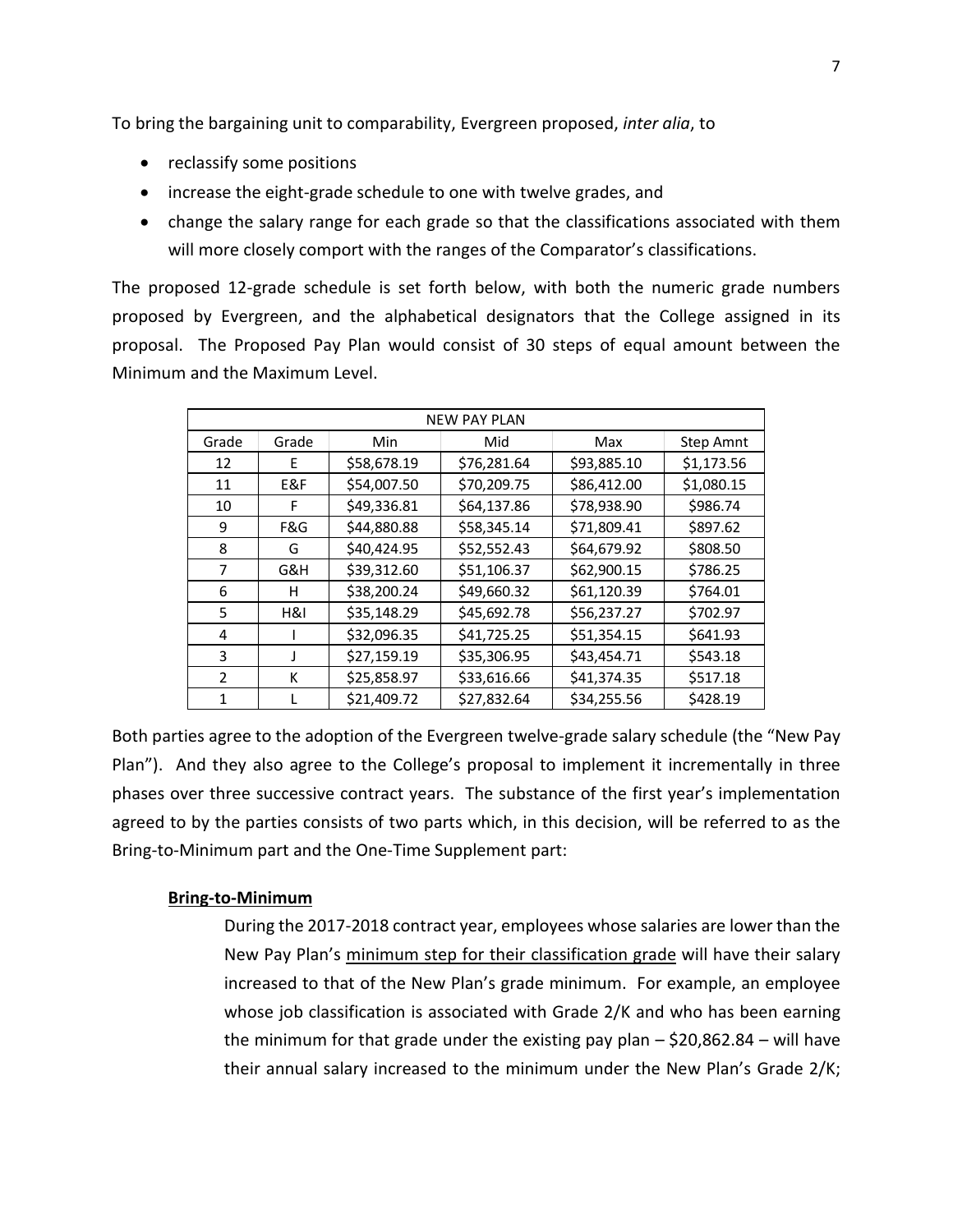i.e.,  $$25,858.97<sup>3</sup>$  The amount of the increase will thus be  $$4,996.13$  (a  $24\%$ increase). Employees who are being paid more than the grade minimum for their classification under the existing pay plan, but whose salary is nonetheless lower than the grade minimum under the New Plan will also have their salary raised to the New Plan's minimum. Employees whose current salaries are at or above the New Plan minimums will receive no Bring-to-Minimum increase.<sup>4</sup>

#### **One-Time Supplement**

Employees whose current salaries are at or above the New Plan grade minimums for their classification and who therefore will receive no increase under the Bringto-Minimum provision will receive a one-time payment of \$1,000. One Hundred and sixty of the 450 bargaining unit members will receive that supplement, at a cost to the College of \$160,000.<sup>5</sup> Those employees whose salaries are increased to the New Pay Plan minimum for their classification will receive a one-time payment of the difference between \$1,000 and the amount of their Bring-to-Minimum increase. <sup>6</sup> The aggregate cost of that supplement for those 290 employees will be \$18,000, or average of about \$62 for each of those 290 persons. The aggregate amount of the One-Time Supplement will therefore be \$178,000.

 $\overline{a}$ 

*In year one:*

- *C. All employees will be brought to the new minimum of the paygrades and classifications. If an employee is already at or above the minimum of the paygrade, no increase will be given in year one.* ...
- *E. As a result of reclassification, some positions will no longer be in the bargaining unit based on the current status of the classification in relation to the bargaining unit. In addition, new job titles will not automatically be added to one of the bargaining units and will be reviewed based on job duties.*
- 5 Unless stated otherwise, all compensation figures given in this report exclude Florida Retirement System ("FRS"), which adds 18.5%.
- 6 The College's proposal, continued:
	- *D. Employees who do not receive an increase in year one will receive a one-time payment of \$1,000. This will not be added to the base salary. In addition, employees who are between \$1 and \$1,000 from the new minimum will be given a one-time payment (not added to base) of the difference between \$1,000 and the amount of their distance from base.*

<sup>3</sup> Assuming no reclassification.

<sup>4</sup> Here, except for the words in bold font, is the agreed-upon language:

*The College will implement the Evergreen study over a three year period, implement the Evergreen recommendation for 30 year class parity.*

*All changes will be effective [the parties differ as to the effective date]:*

*A. All affected employees will be reclassified per the Evergreen Study. In some cases, where Evergreen was not able to substantiate the classification changes, the College may not implement the reclassification. In addition, the College reserves the right to review the position if the incumbent and/or duties have changes since the last JAT collection. In addition, the public safety positions will not be automatically reclassified. The new recommended classifications will be created, but there will be a competitive process to fill the new classes.*

*B. The salary schedule recommended by Evergreen will be implemented…* **[See above]**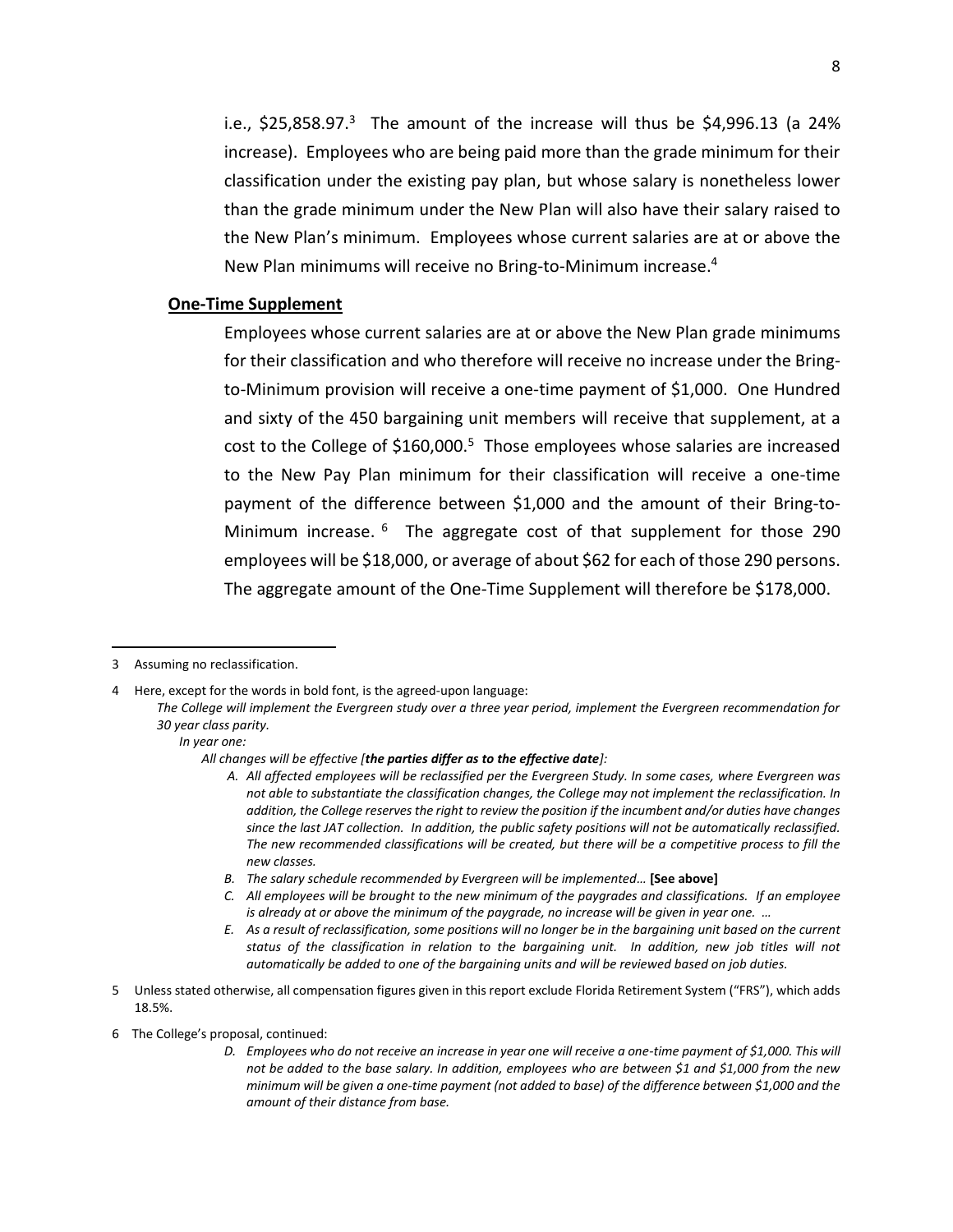Most employees within a classification will remain below comparability after implementation of the first phase of the College's tripartite proposal. The second and third year of the wage proposal provide for further movement within the New Pay Plan, but any such further movements will be "contingent upon funding availability."<sup>7</sup>

**The first matter at impasse** is whether the date of implementation of the Bring-to-Minimum should be July 1, 2017 (the start of the contract year) as advocated by the Union, or January 4, 2018 (mid contract year) as advocated by the College. The One-Time Supplement paid to each bargaining unit member will not vary in amount by reason of the effective date of the Bring-to-Minimum. The College's rationale for the mid-year date of implementation of the Bringto-Minimum is the non-availability of the funds. The aggregate cost of the Bring-to-Minimum will be \$832,000 if retroactive to July 1, 2017 but will be half of that sum, or \$416,000, if made retroactive to January 4, 2018. For the 290 FPS employees for whom the Bring-to-Minimum will result in increases, the difference between the two proposals averages about \$1,700 including FRS.<sup>8</sup> The aggregate cost of the College's Bring-to-Minimum and One-Time Supplement proposals, including 18.5% for FRS, will be about \$700,000; the cost of the Union's about \$1,200,000, a difference of about \$500,000.<sup>9</sup> The Union submitted data showing that the pay scales of some of the Evergreen Comparators have increased since the Evergreen Report was released. The Union did so not for the purpose of arguing that the New Pay Plan itself was too

#### *In year three*

*B. Utilizing the Evergreen Solution File, the final 1/2 of the remaining amount to achieve 30-year class parity will be granted. Employees with no recommended increase from Evergreen will receive no change in salary.*

#### *Limitations:*

8 Of the 450 represented employees, 160 are above their classification minimum under the New Pay Plan, leaving 290 employees who will share in the Bring-to-Minimum aggregate of either \$832,000 or \$416,000. The difference - \$416,000 divided by the 290 employees equals an average of \$1,434. That, increased by 18.5% equals \$1,700.

| I<br>I |
|--------|
| I      |

l

|                  |                 | One-Time   |             | Taxes & Benefits  |             |
|------------------|-----------------|------------|-------------|-------------------|-------------|
|                  | Move to Minimum | Supplement | Subtotal    | 18.5%             | Total       |
| College proposal | \$832,200       | \$178,000  | \$1.010.200 | \$186.887         | \$1.197.087 |
| Union proposal   | \$416.100       | \$178,000  | \$594,100   | \$109.909         | \$704.009   |
|                  |                 |            |             | <b>Difference</b> | \$493,079   |

<sup>7</sup> The following are the agreed-upon wage terms for the second and third year of the CBA: *In year two:*

*A. Utilizing the Evergreen Solution File, 1/2 of the remaining amount to achieve 30-year class parity will be granted. Employees with no recommended increase from Evergreen will receive no change in salary.*

*Some or all of the year two and three salary increases are contingent upon funding availability. The availability of funding could be limited by unforeseen circumstances, including but not limited to natural or man-made disaster, significant funding cuts or enrollment declines, or any other catastrophic event that cannot be reasonably foreseen.*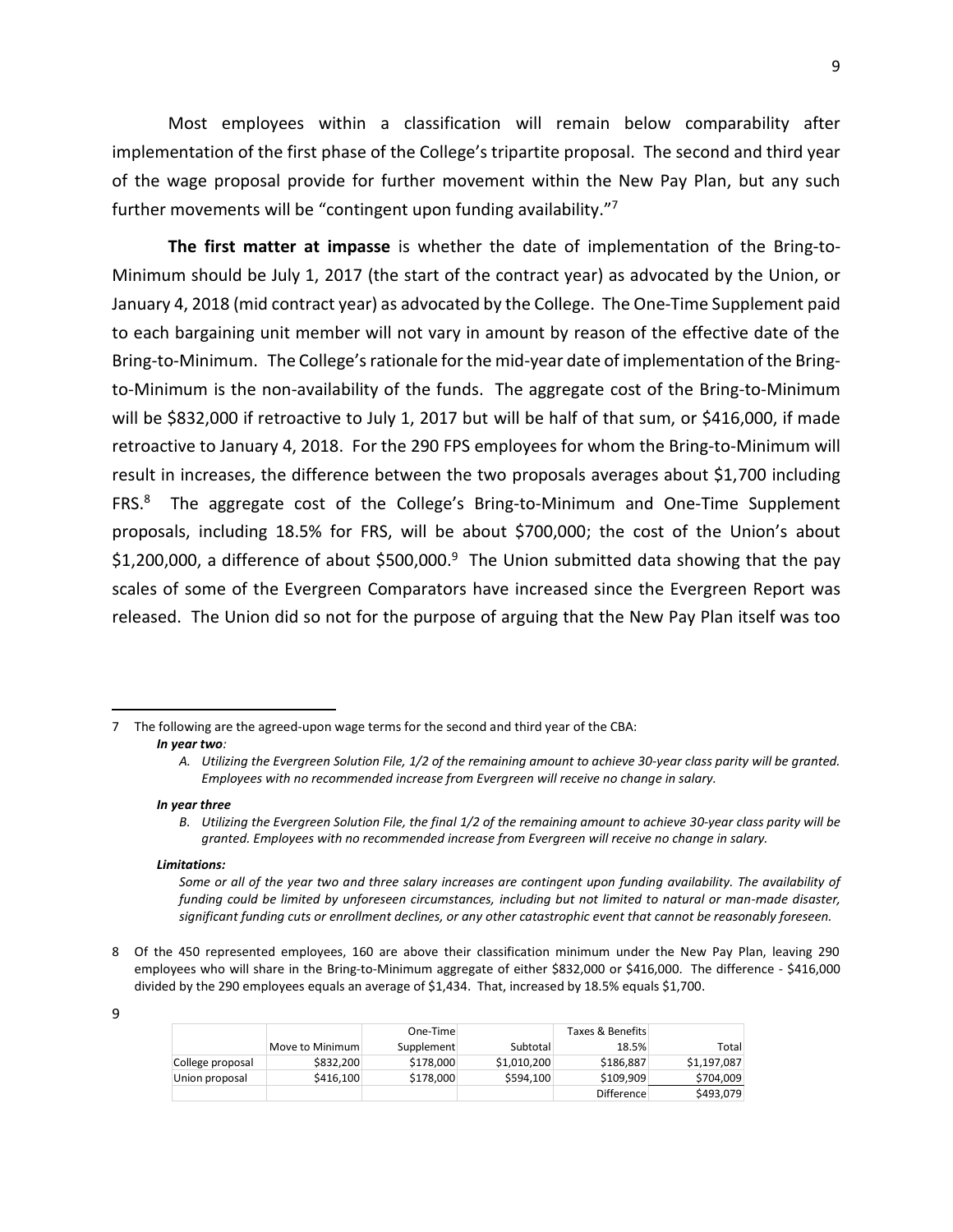low, but as an additional reason why the Special Magistrate should recommend retroactivity to July 1, 2017. The Union proffered intervening increases in the CPI for the same reason.

# **Availability of Funds**

 $\overline{a}$ 

One measure of the financial health of a public entity is the amount of its money it has at fiscal year-end that is not committed to any purpose; to wit, its Unrestricted Fund Balance (the "Fund Balance"). The State considers a Fund Balance of 5.1% of revenues to be the minimum level required for reasonable solvency. At June 30, 2017, the Fund Balance was \$6.7 million or about 4.4%.

The following recent events have reduced or may further reduce the College's Fund Balance to an extent greater than would have the customary factors of changes in enrollment and operating costs:

- Between fiscal 2011 and 2016, the College maintained Unrestricted Fund Balances of between 9% and 14%. The College's annual operating budget is about \$125 million. Over the past two fiscal years, the College has been required to recognize (under Standard 68 of the Government Accounting Standards Board or GASB") an underfunded pension liability of \$31.4 million.<sup>10</sup> Non-pension benefits, although not yet quantified, will likely be capitalized at about \$2 million during the next fiscal year.
- The College is dependent on State funding for 50% of its revenues. This fiscal year, the State cut the College's general funding by \$2.6 million and, with little advance notice, cut another \$1.7million in performance funding.

Personnel costs consume 73% of the College's operating budget, and the College's capacity to change compensation rates is constrained by several factors:

- The College has chosen to not cut or lay off personnel as a means of reducing expenses, and would prefer to not do so in the future. This means that the money required for pay increases will have to be found in the 20% of the College budget allotted for discretionary spending.
- Tuition fee increases are at the discretion of the State which, for the past 8 years and again this year, has refused the College's requests for such. While enrollment

<sup>10</sup> The Union asserts that the \$31.4 million figure is unreasonably high; the Special Magistrate accepts that it is the number that, according to GASB standards, fairly represents the capitalized liability.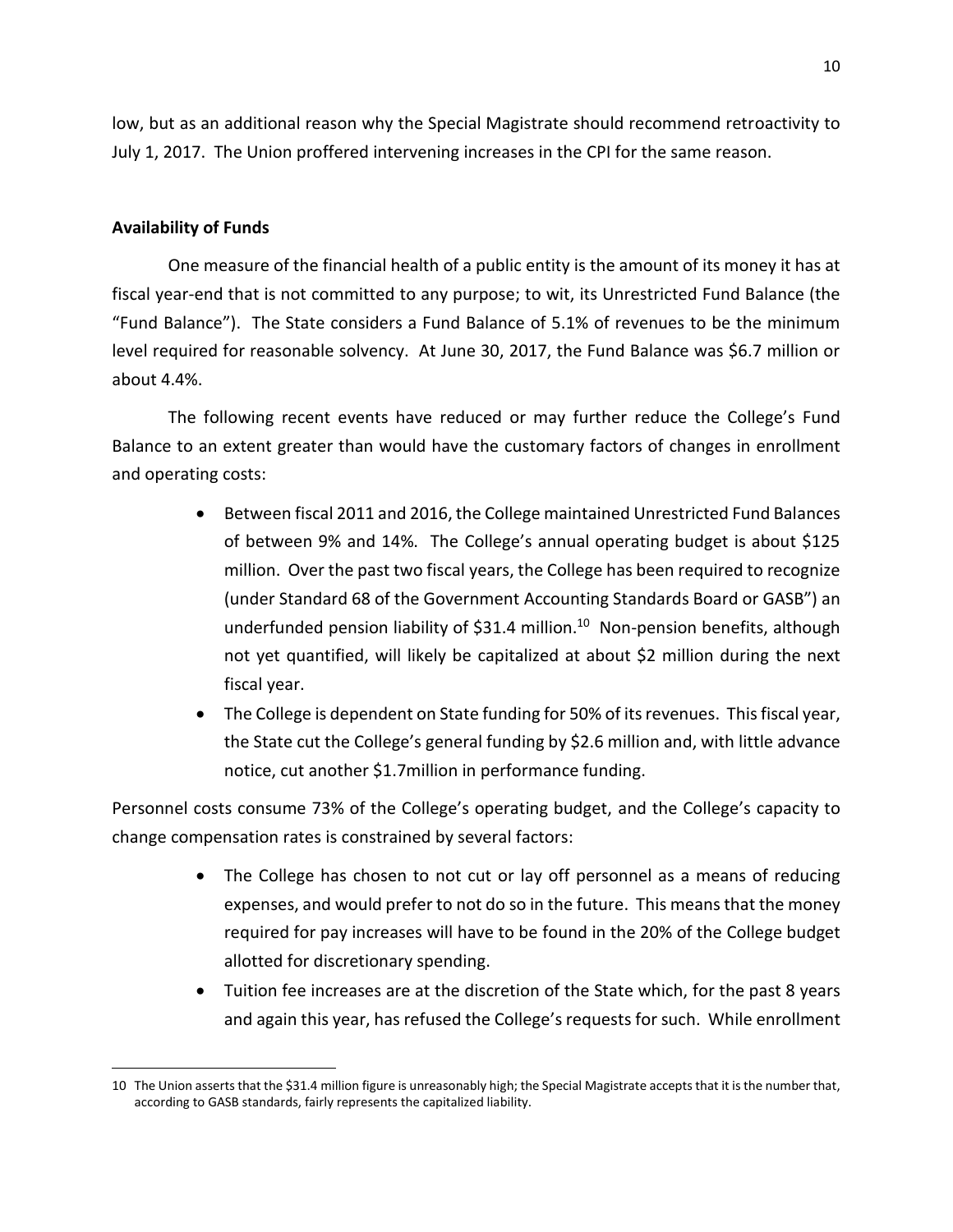has increased in each of the last three semesters and may do so again, the prevalence of tuition waivers and exemptions, the magnitude of which are unpredictable, will result in substantially less than a proportional revenue increase.

- The College's facilities are old and, if subjected to extraordinary damage, will need to be repaired using Fund Balance reserves. Deferred maintenance and the replacement cost of such items as air conditioning units and the telephone system will reduce the Fund Balance.
- Increases in operating expenses, such as health insurance, can be unpredictable.
- According to College Vice President for Administration/Chief Financial Officer Al Erdman, the State has floated the idea of clawing back College fund balances in excess of 5.1% in order to balance the State budget.<sup>11</sup> Mr. Erdman also described how the State now funds new College buildings; to wit, piecemeal, in three tranches with no commitment at any stage that the next tranche will be funded.
- The College employs three general categories of persons: the SEIU employees who are covered by this CBA; College faculty who are covered by a different collective bargaining agreement; and about 200 managerial staff who are non-represented. The faculty unit reached agreement over the terms of their contract before July 1, 2017, and their salary increases took effect as of that date. The non-represented personnel have agreed to have their new wage scale take effect on January 4, 2018. However, if the Union obtains retroactivity to July  $1<sup>st</sup>$ , the College will be constrained to grant the same retroactivity to the 200 non-represented personnel.

<sup>11</sup> The Special Magistrate assumes that such a foolish and self-defeating measure would not be adopted.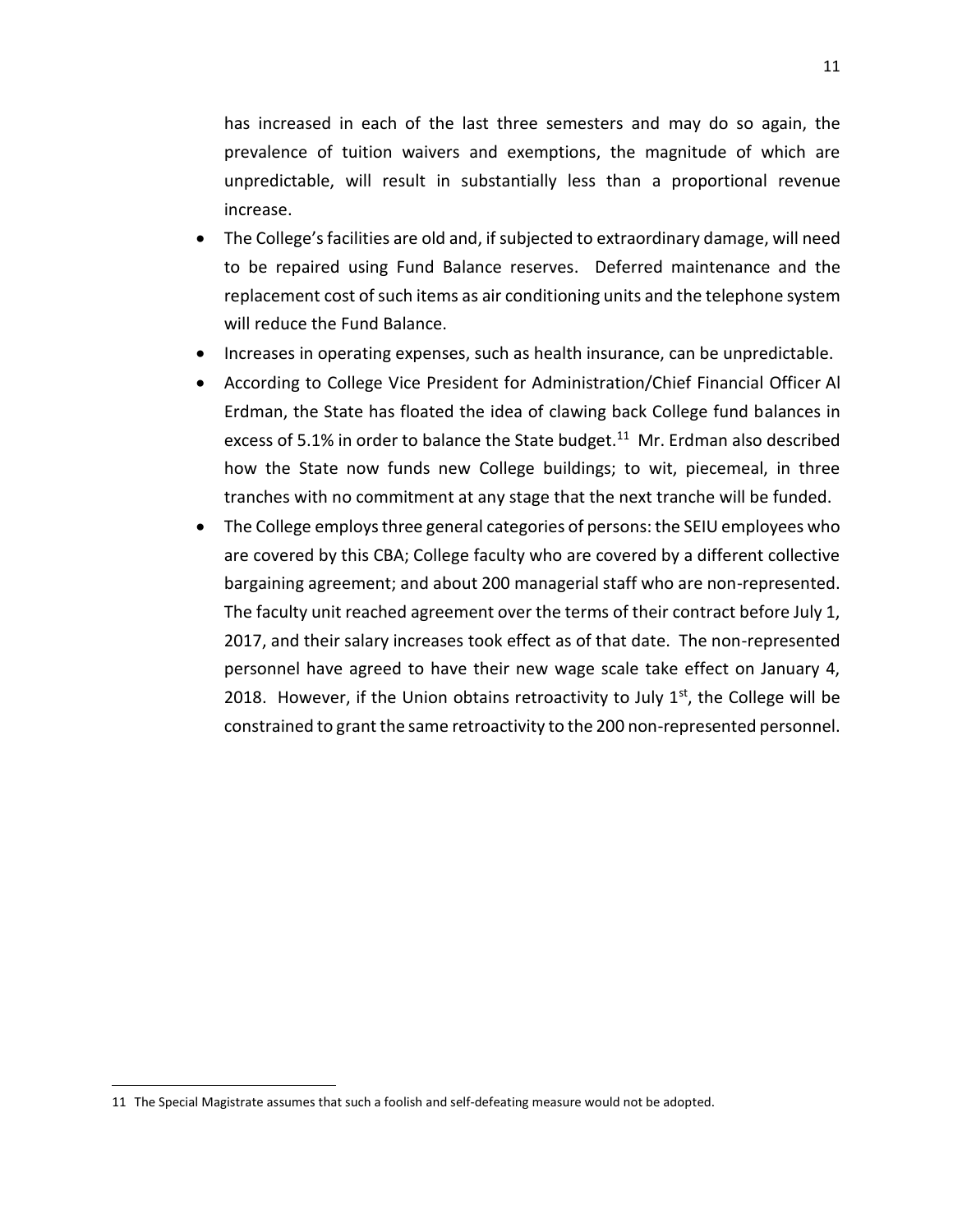### **Recommendation on Retroactivity**

There is no bright line as to when the Fund Balance level warrants the conclusion that an employer lacks funds availability with which to pay a wage increase. A low Fund Balance in any year caused by non-recurring events such as the implementation of accounting rule changes or catastrophic events is not a reflection of the general solvency of the employer.

The one-time, 6-month retroactive payments that are the subject of this impasse (aggregating \$500,000 with FRS) are non-recurring and will have little impact on the College's long-term solvency. (The negotiated item that will affect solvency is a *fait accompli*: i.e., the College has agreed to the Bring-to-Minimum increase in base compensation. In future years, that increase in the *status quo* base compensation will recurrently impact the Fund Balance.) 12

As noted, between fiscal 2011 and 2016, the College maintained Fund Balances of between 9% and 14%. The College achieved those Fund Balances through conservative management but mostly by paying lower than comparable compensation (again, employee compensation is 73% of the budget) to its employees.<sup>13</sup> Those at the bottom of the pay scales were especially disadvantaged.

The College has asserted that it will be obliged to provide the same Bring-to-Minimum pay retroactivity to its non-represented managerial personnel. No cost numbers were furnished to the Special Magistrate but, given that those personnel are managerial and that they likely fall within Grades E and F of the current Pay Plan, the cost of their Bring-to-Minimum should be relatively small.

Applying the statutory criteria of comparability, the Special Magistrate recommends that the underpayment of the FPS employees be mitigated as soon as possible. The Special Magistrate therefore recommends retroactivity to July 1, 2017.

Some of the *FPS employees* may currently be compensated at rates in excess of those that will pertain under the fully-implemented New Pay Plan for their classification and tenure. In other words, their pay may currently exceed comparability. Those employees should not be paid any portion of the \$1,000 Supplement that would result in their exceeding such comparability under the New Pay Plan.

<sup>12</sup> The College has stated that it is averse to spending the Fund Balance on a recurring payroll expense. But, in agreeing to the Bring-to-Minimum concept, it has already agreed to the payment of those minimums into the future. However, the \$500,000 July 1st retroactivity expense is not a recurring expense. It is a one-time expense that the College will incur in 2017-2018 and not thereafter.

<sup>13</sup> Per the Evergreen Report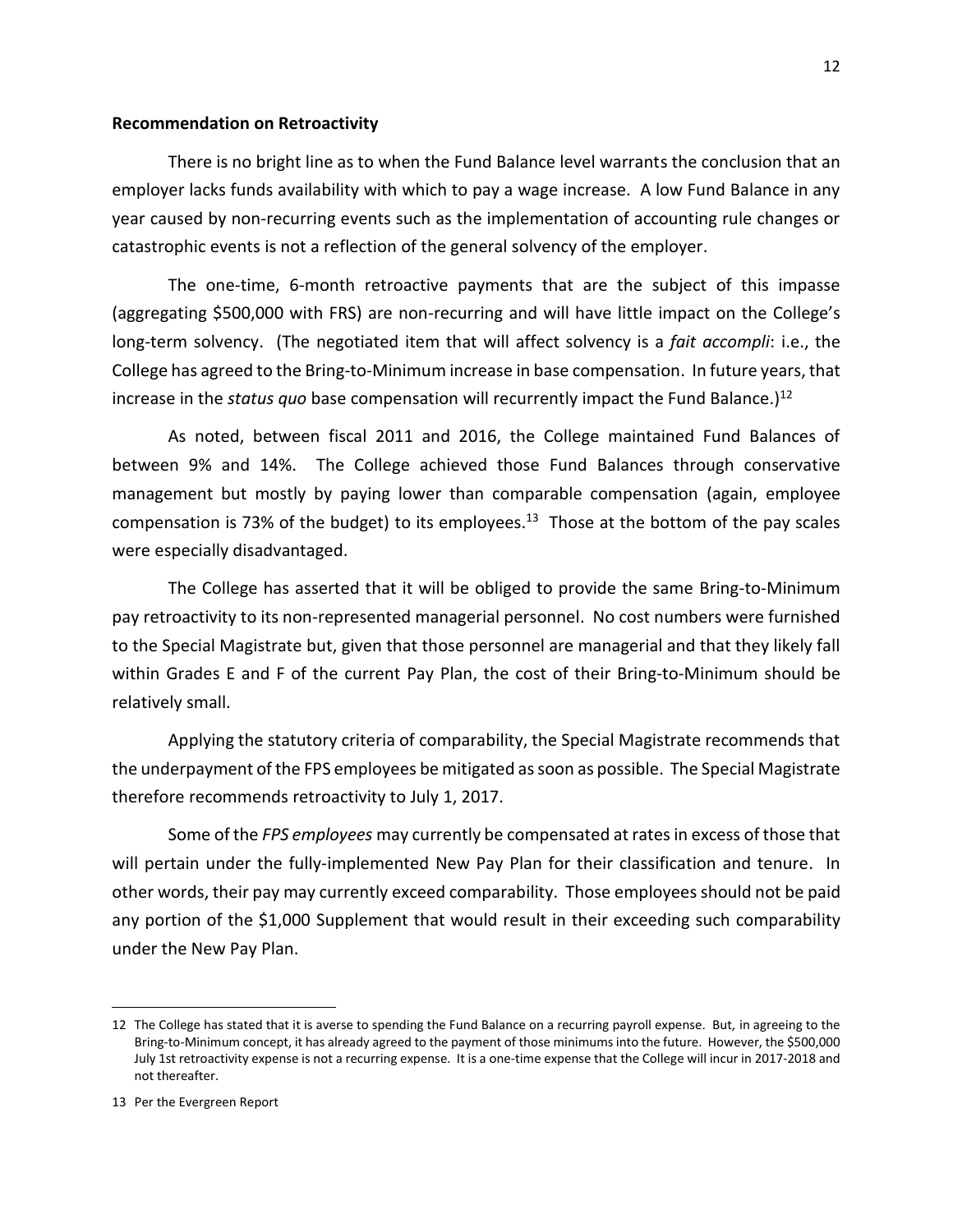# **IMPASSE PERTAINING TO EXEMPT EMPLOYEES OVERTIME**

Of the College's 450 FPS employees, 180 are FLSA exempt personnel, meaning that they are managerial professional or administrative personnel who, under the Fair Labor Standards Act, need not be paid for working overtime. Nonetheless, CBA Article 13.6 provides for the payment of overtime or granting of compensatory time off for FLSA exempt FPS employees for work they perform in excess of 45 hours in a work week.<sup>14</sup> The annual benefit for the 180 exempt FPS employees aggregates about \$50,000 a year, or about \$280 per person. The College proposes deleting the provision

- because it is inimical to the nature of the managerial, administrative and professional positions those exempt personnel hold,
- because Article 13.6 is inconsistently enforced, and
- because it is excessively record-keeping and bookkeeping burdensome.

The Union proposes retaining Section 13.6 because work in excess of 45 hours per week is onerous and warrants additional compensation, even for a manager, professional or administrator.<sup>15</sup>

# **Recommendation on FLSA Exempt Overtime**

The Special Magistrate recommends deleting the provision. The additional compensation is inconsistent with the concept of an exempt employee, and the average benefit per employee does not warrant the time and effort required to track and account for it.

 $\overline{\phantom{a}}$ 14 CBA Article 13, WAGES, HOURS OF WORK AND OVERTIME, Section 13.6 - Overtime (Exempt Employees) *The salary of an exempt employee is intended as compensation for all hours worked. However, recognizing that there are times, such as registration, when exempt employees may be required to work substantial hours beyond the hours normally required to perform the employee's job, exempt employees will be entitled to receive additional compensation as follows:*

*A. When the employee is required to work in excess of forty-five (45) hours in the work week.*

*B. When the employee's non-bargaining unit supervisor approves of the extra hours worked.*

*C. When given, the extra compensation shall be one (1) hour of pay or compensatory time off (at the College's option) for each hour actually worked in excess of forty-five (45) hours per work week. The exempt employee will be given an opportunity to express a preference to earn compensatory pay or compensatory time. Compensatory time must be used by the employee; it is not payable upon termination, nor can it be used in coordination with termination.*

*D. Academic Advisors will be classified as exempt employees. Academic Advisors may be assigned additional duties which will include, but not be limited to job fairs, catalogue preparation, club sponsorship, recruiting, high school visitation, college nights, and other academic-related duties. It is recognized that the addition of duties to Academic Advisors may require a more flexible work schedule.*

<sup>15</sup> Under the Fair Labor Standards Act, exempt status is determined by the level of pay, which must exceed a prescribed minimum, and by the nature of the substance, as opposed to the title, of the job.